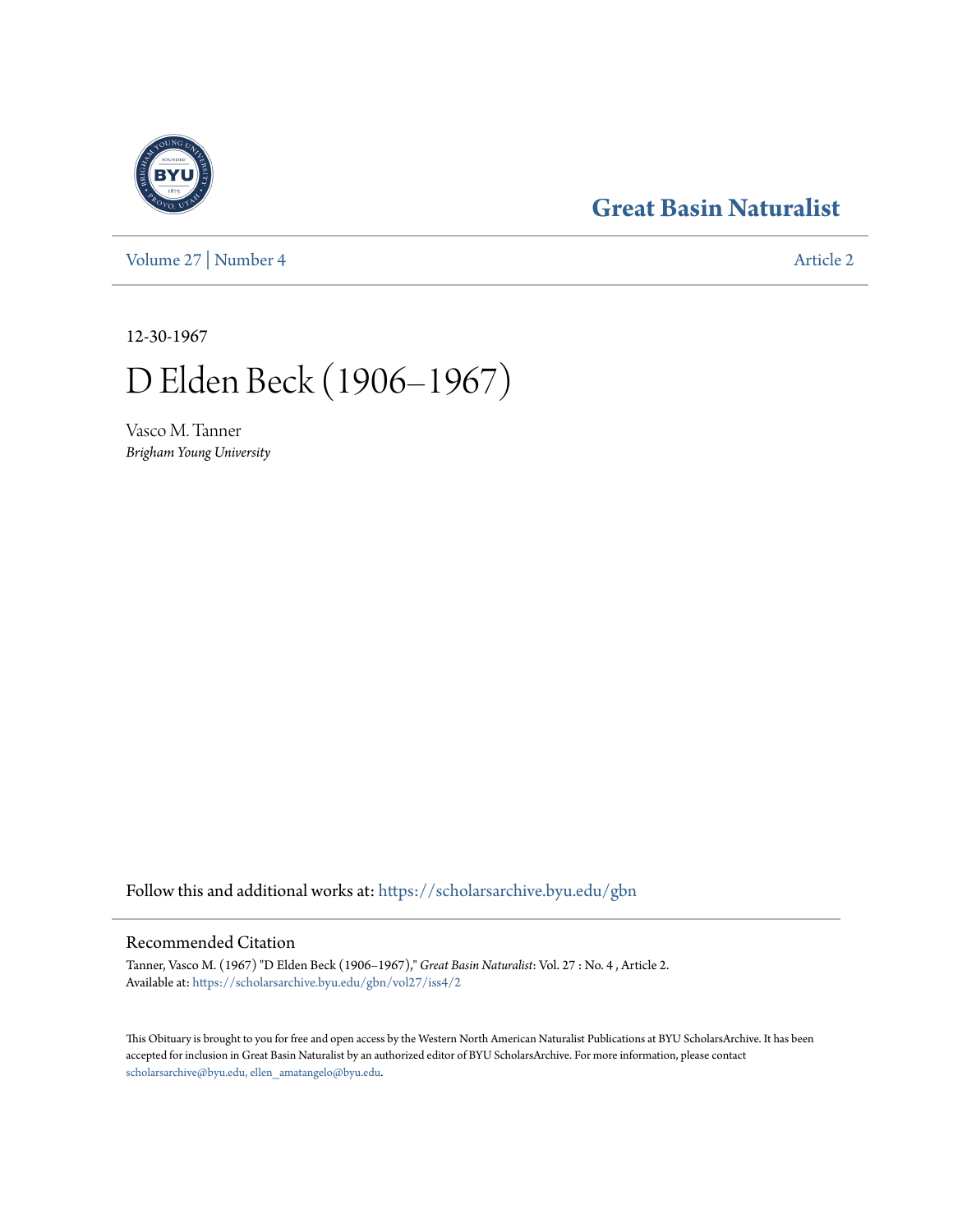# D ELDEN BECK (1906-1967)

# Vasco M. Tanner'

D Elden Beck, the son of Mitchel Robertson and Ruth Davis Beck, was born at Spanish Fork, Utah, April 11, 1906, and died August 9, 1967 at Provo, Utah. He married May 31, 1933, Florence Robinson, of Provo, Utah. Four children were born to this couple: Janet (Mrs. Jon G. Clark); Brent Robinson; Linda (Mrs. R. Brent Bullough) all of Provo, and Larry Robinson of Magna, Utah. Professor Beck's father was <sup>a</sup> descendant from John Forsyth Beck who came to Utah in 1850 from Freehold Township, Buck County, Pennsylvania. His mother was the daughter of Charles Augustas Davis who emigrated from Boston, Massachusetts, to Utah in 1849. Elden's parents were married in 1904 and resided in Spanish Fork and environs until 1914 when for economic reasons, they moved to McGill, Nevada, where his father was employed at the mines. Young Beck began his grade school work there. Life in a mining camp was new and different. In his boy scout activities, he mingled with youngsters from families of many nationalities. He with his pals explored the region round-about engaging in boyish pranks, camping, target practicing, collecting insects, rocks, plants, pine nuts, and animals.

As World War <sup>I</sup> ended, mining operations dropped off and the Beck family was numbered among the many to leave McGill in 1921. The move took them to Lava Hot Springs, Idaho, where they engaged in road construction work and farming. Here they were in <sup>a</sup> new environment for the fifteen-year-old lad who was beginning to manifest an interest in nature. The meadows, Portneuf River, and hot mineral springs were new and challenging conditions to him. He often remarked that Roscoe E. Davis, <sup>a</sup> teacher in the high school at Lava Hot Springs, was an inspiration to him. They went into the fields together collecting plants, animals, and rocks, but above all, Davis encouraged Elden to continue his education after graduation from high school.

When Beck graduated from the Lava Hot Springs High School in 1925, he began preparation to enter the Brigham Young University. In his freshman year he elected to take courses in chemistry and general zoology which gave him an introduction to the sciences. Due to lack of funds, he lived in Spanish Fork with his grandmother Matley (on his mother's side), and commuted each day on the electric interurban train, a distance of 12 miles. In his sophomore year, he batched in Provo with Fred Rowland, a classmate and chum from Lava Hot Springs, until January when due to the death of his grandfather Davis in Spanish Fork, he decided to help his grandmother by staying with her and commuted to Provo. At the University, he

<sup>1.</sup> Professor of Zoology and Entomology, Brigham Young University. Provo. Utah.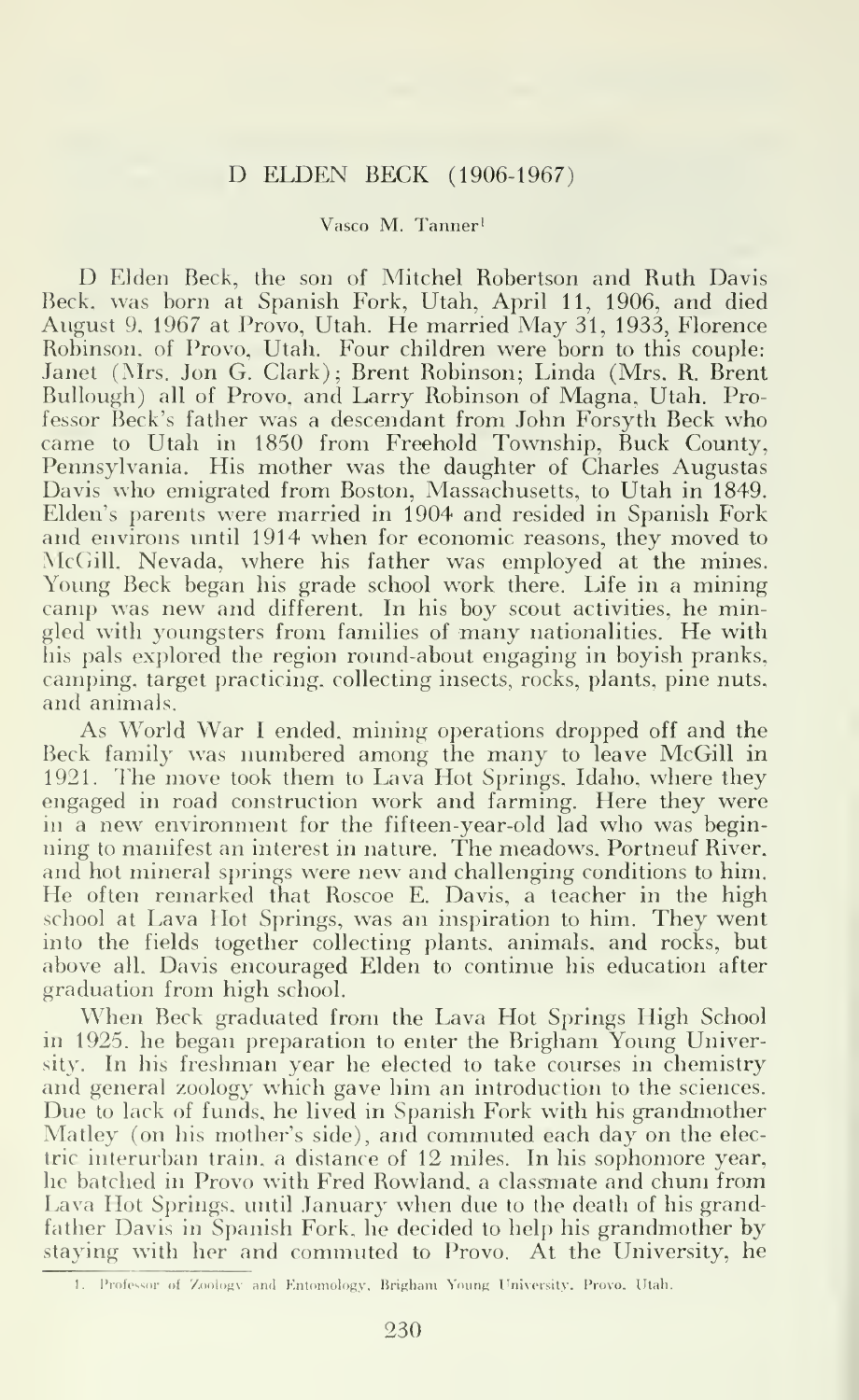

D Elden Beck, entomologist, invertebrate zoologist, Brigham Young University, 1938-1967.

had become deeply interested in entomology. He arrived early at the laboratory and was one of the last to leave at night. Laboratory life was still in the tradition of close contact between teacher and student, and the activities of teaching and research were still so closely allied that intellectual relations struck root deeply. At any rate, the teachers and students with whom Elden Beck worked in this period of his career had a powerful influence in bringing out his latent possibilities and ripening his inclination toward natural history. Such classmates as Clarence Cottam, C. J. D. Brown, Irvin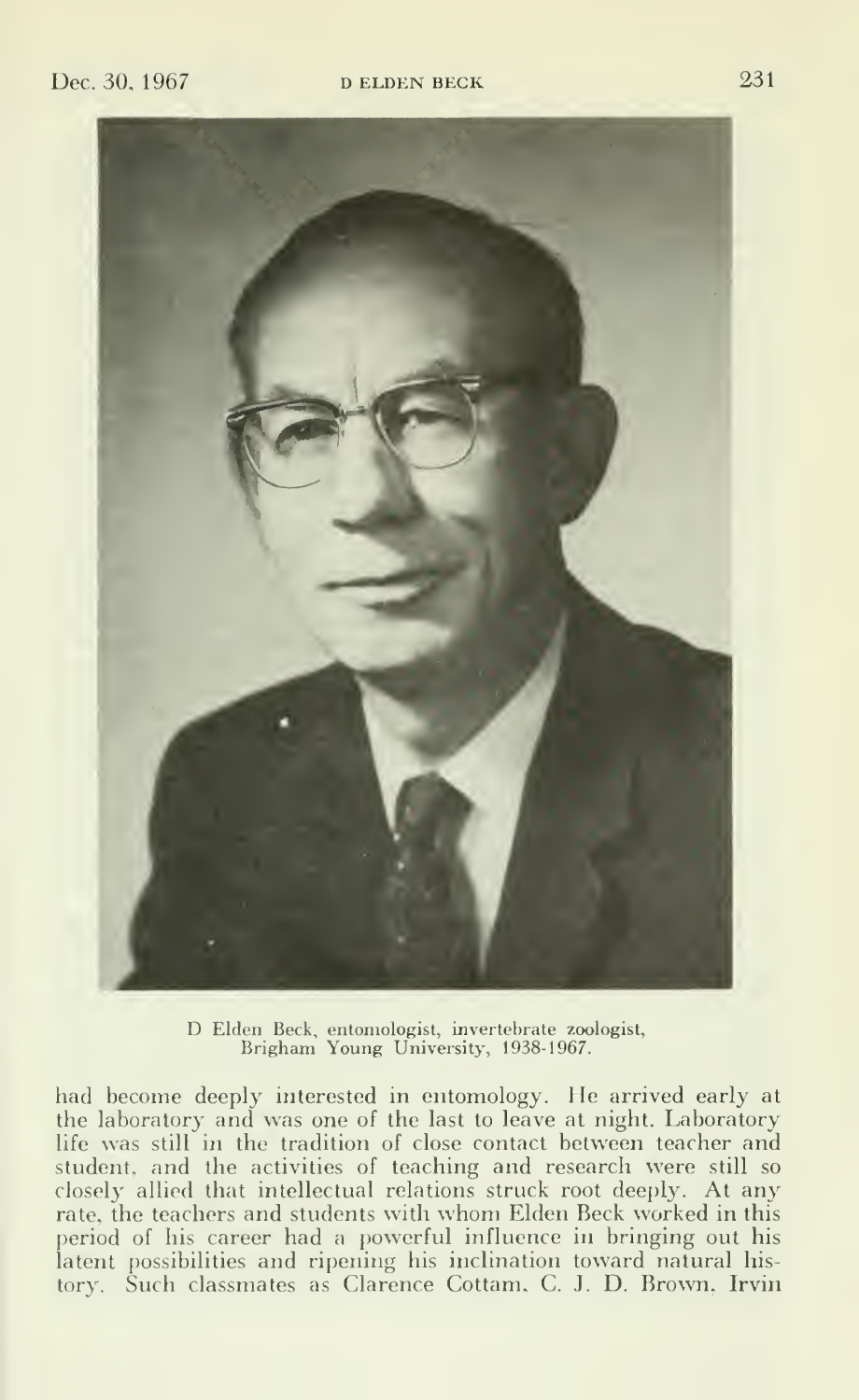Rasmussen, C. Lynn Hayward, W. Thalman Hasler, Allen Rowe, and Wilford Olsen continued their graduate studies and all have been awarded Ph.D. degrees in zoology or entomology. During Elden's first year at the University, his social and athletic activities were neglected. To compensate for this, he enlisted and served for three years in the Medical Corps of the National Guard.

In the summer of 1928, Beck was chosen to participate in the third biology field expedition. A group of five—Fred Richan, Elden Beck, Orlin Biddulph, advanced biology students, under the direction of Drs. Vasco M. Tanner and Walter P. Cottam, spent six weeks in field survey and collecting in southern Idaho, and along the Utah-Nevada state line to the St. George region. Beck enjoyed this very much as he was an excellent collector and field student. During his senior and graduate years, he was a laboratory instructor in general zoology. In 1929 he was awarded the Bachelor of Arts degree and in 1930 a Master of Arts degree in zoology and entomology. His out look on life was enlarged when in the spring of 1930 he was granted a research assistantship in entomology at Iowa State College, Ames, Iowa. The next three years were spent in graduate study with Drs. Drake, Wellhouse, Harris, Knight and Richardson. Elden also had the following Utah student friends with whom he associated at Ames: Francis Mortenson, Arvil Stark, Ara Call, Quinten Anderson, Delbert Greenwood, and staff members Drs. C. Y. Cannon and Rudger Walker.

During most of the summer vacation in 1931, Beck and Ara Call collected insects in Kansas, Oklahoma, New Mexico, Northern Mexico from El Paso to Casas Grandes, Magdalena, and Nogales. This collection was shared with the entomologists at Iowa State College and Brigham Young University.

The year <sup>1933</sup> was important in the life of D E. Beck. In the spring of the year he was appointed head of the Biology Department at Dixie College; he and Florence Robinson were married on May 31 ; and in June he was awarded the Ph.D. degree.

Beck finished his class work and thesis-A Morphological Study of the Male Genitalia of Various Genera of Bees and was graduated with a Ph.D. degree from the Department of Entomology at Iowa State College (now Iowa State University) in June 1933. This same year he was appointed head of the Department of Biology at Dixie College, St. George, Utah. This position was made vacant by the death of Dr. William Harrison, a Brigham Young University alumnus, who had recently graduated from Iowa State College, with <sup>a</sup> Ph.D. degree in biology; Dr. Harrison was a very good teacher and community worker. President Joseph K. Nicholes of the college was anxious to fill this position with an equally promising candidate.

Dr. Beck soon ingratiated himself with the students and the people of the community. He went to considerable effort to take his students on field trips in order that he might lead them into a first hand acquaintance with the flora and fauna of the St. George area. His trip into Mexico in 1931 so fascinated him that he ventured again in the summer of 1934 to spend six weeks collecting in North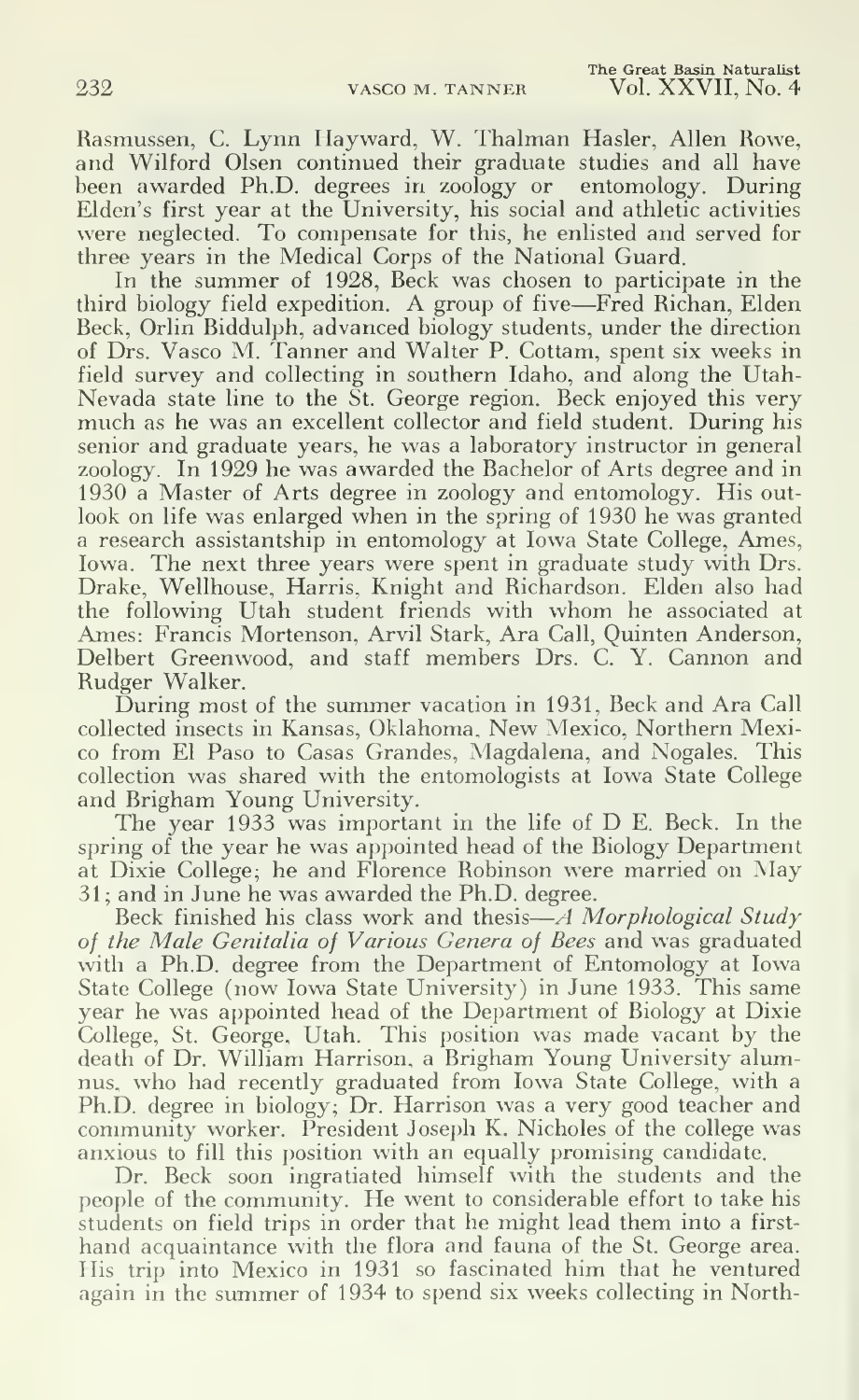ern Sonora as well as on the plateau area around Mexico City. This collecting party consisted of his wife Florence and a student, Floyd Atkin. Their bounteous collection of insects and reptiles was used to great advantage in teaching.

Elden's artistic and helpful wife, Florence, while studying art with Mr. Ralph Huntman, artist at the college, persuaded him to try landscape painting which resulted in his interest in painting and the organization in 1934 of a Fine Arts Festival at the college, which has continued to the present time.

An opportunity to return to his alma mater, the Brigham Young University, as assistant professor of zoology and entomology was embraced in 1938. Dr. Beck's addition to the zoology staff was welcomed since he added impetus to field biology study, development of an enlarged program in invertebrate zoology, and research. In 1942, he wrote a laboratory guide for general zoology now in the 4th edition (Burgess Publishing Company).

World War II beckoned Dr. Beck to volunteer and serve in the Medical Entomological Service. His first assignment was at Camp Barkley, Abilene. Texas, (April 1943 - July 4, 1943) for basic training at the Medical Replacement Training Center. On July 4, 1943, he was transferred to Fort McPherson and Fort Benning. Georgia, for mosquito survey and control work. Here he remained until December 11. 1943. when he was again transferred this time to Camp Ellis, Illinois. At this camp <sup>a</sup> malaria survey unit was or ganized with Lieutenant Beck in command. On January 14, 1944, he left for Camp Plauche near New Orleans, Louisiana, to receive training preparatory to going over seas. He set sail from San Francisco April 20, 1944, arriving in Guadalcanal, Solomon Islands, on May 19, 1944. During the year of continental service, Lieutenant Beck made valuable collections of insects, amphibians, and reptiles in Texas. Georgia, and Louisiana, which he sent back to the University at Provo.

Collecting had long been a passion with Dr. Beck. During the twelve months—May 19. <sup>1944</sup> to May 22, <sup>1945</sup>—spent on Guadalcanal, aside from the duties as director of mosquito control activities at the 20th Station Hospital on the J'enaru River where he distin guished himself in this capacity, he did considerable collecting of insects and reptiles. He not only collected several hundred frogs, lizards, and snakes, but he made <sup>a</sup> large general collection of most of the insect orders. These specimens were so well prepared for shipping that very little loss resulted from breakage and damage. All the collecting was done within a radius of five miles of the hospital. This area is in the low. sloping plains consisting of swamps, grasslands, and jungles. All of the specimens collected by him were sent to the Brigham Young University where the writer, with stu dent help, spent much time pinning, labeling, and preserving the thousands of specimens he collected. $^2$  Dr. Beck not only worked  $\hskip 4mm$ 

<sup>- 2.</sup> Vasco M. Tanner, 1948*, Pacific Islands Herpetology* No. 1. - Mariana Islands*, Great Basin*<br>*Naturalist, Vol. 1X, Nos. 1-2., pp. 1-20, 1951. Pacific Islands Herpetology, No. V - Guadalcanal,*<br>Solomon Islands: A Check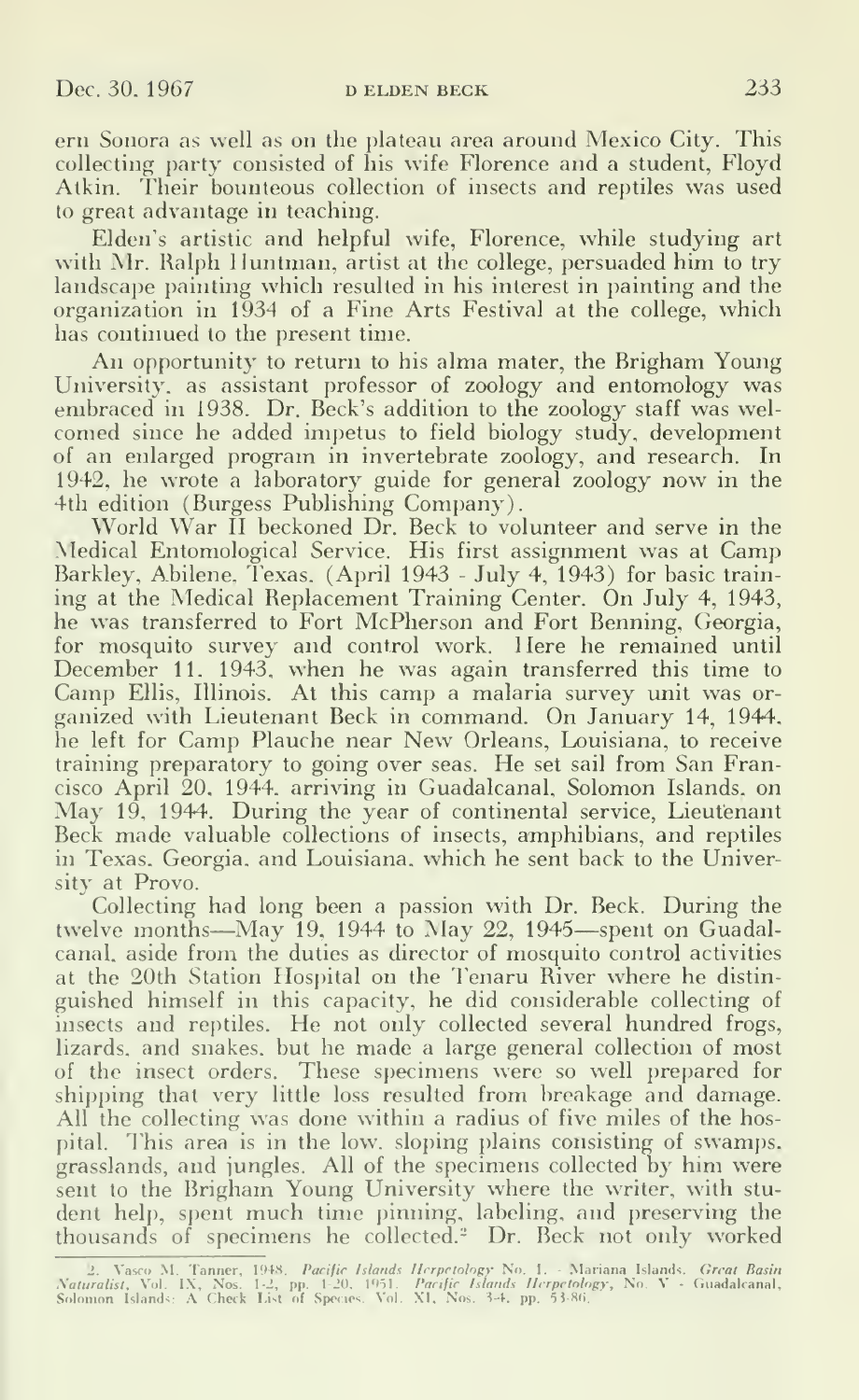hard as <sup>a</sup> collector but he directed the efforts of many students in that war area in their collecting and shipping of specimens to the Brigham Young University. Some of the University alumni members who cooperated with Dr. Beck in this project were Ernest Reimschiissel, Doyle Taylor, Cluff Hopla, and Herbert Frost. Weevils of the tribe Celeuthetini he collected have served as a nucleus for a critical study of the species of five genera found in the Solomon Islands.

On May 22, 1945, Captain Beck (Lieutenant Beck was promoted to Captain in February 1945) returned to the United States, and arrived in San Francisco on June 19, 1945. From here he was sent to Camp Carson General Hospital in Colorado where he received medical care until October 10, 1945, when he was honorably discharged to return to his wife and family. Florence, his faithful and efficient wife, and four children had, with the help of members of her family and friends, carried on in a stoic manner. Her worries, loneliness, and heartfelt anxiety for Elden's safety and whole return were gallantly borne.

The experience gained in mosquito control methods during the war was put to good use by Dr. Beck. He was assigned by the Utah County Commission and Health Department in 1946-47 to develop <sup>a</sup> mosquito control program for Utah County. He was also active in civic affairs serving as President of the Provo Junior Chamber of Commerce. For his service he was awarded the distinguished service award by this organization in 1947. He was also editor of the Provo, Utah, Centennial Souvenir 1849-1949.

In 1951-52 Elden was granted a sabbatical leave from the University for the purpose of doing research work at the American Museum of Natural History, New York City. Here his contact with Libby Hyman, great authority on invertebrate zoology, was invaluable. Several months were also spent at Lake Placid, Florida, where he became acquainted with Dr. James G. Needham. A first edition of an invertebrate zoology laboratory guide was finished at this time. A second and third edition of this manual with Dr. Lee Braithwaite as co-author has been widely adopted by more than 200 colleges and universities of the United States.

Dr. Beck began making a collection of earthworms about 1948, since he was aware of the lack of in depth knowledge of the earth worms fauna of the western United States. He sent his collection of these worms to the American Museum of Natural History, New York City. Dr. G. E. Gates, University of Maine, Orono, Maine, authority on earthworms of the United States, graciously decided to study Beck's collection. His recently published paper dealing with The Earthworm Fauna of the Great American Desert and Adjacent Areas<sup>3</sup> is based largely upon Dr. Beck's collection. In a letter to the writer (October 16, 1967) Dr. Gates comments as follows on Beck's earthworm collection and his (Gates) article referred to above. "Data from study of Beck's earthworms will be appearing from time

<sup>3.</sup> G. E. Gates, 1967. The Earthworm Fauna of the Great American Desert and Adjacent<br>Areas. Great Basin Naturalist, Vol. 27, No. 3, pp. 142-176.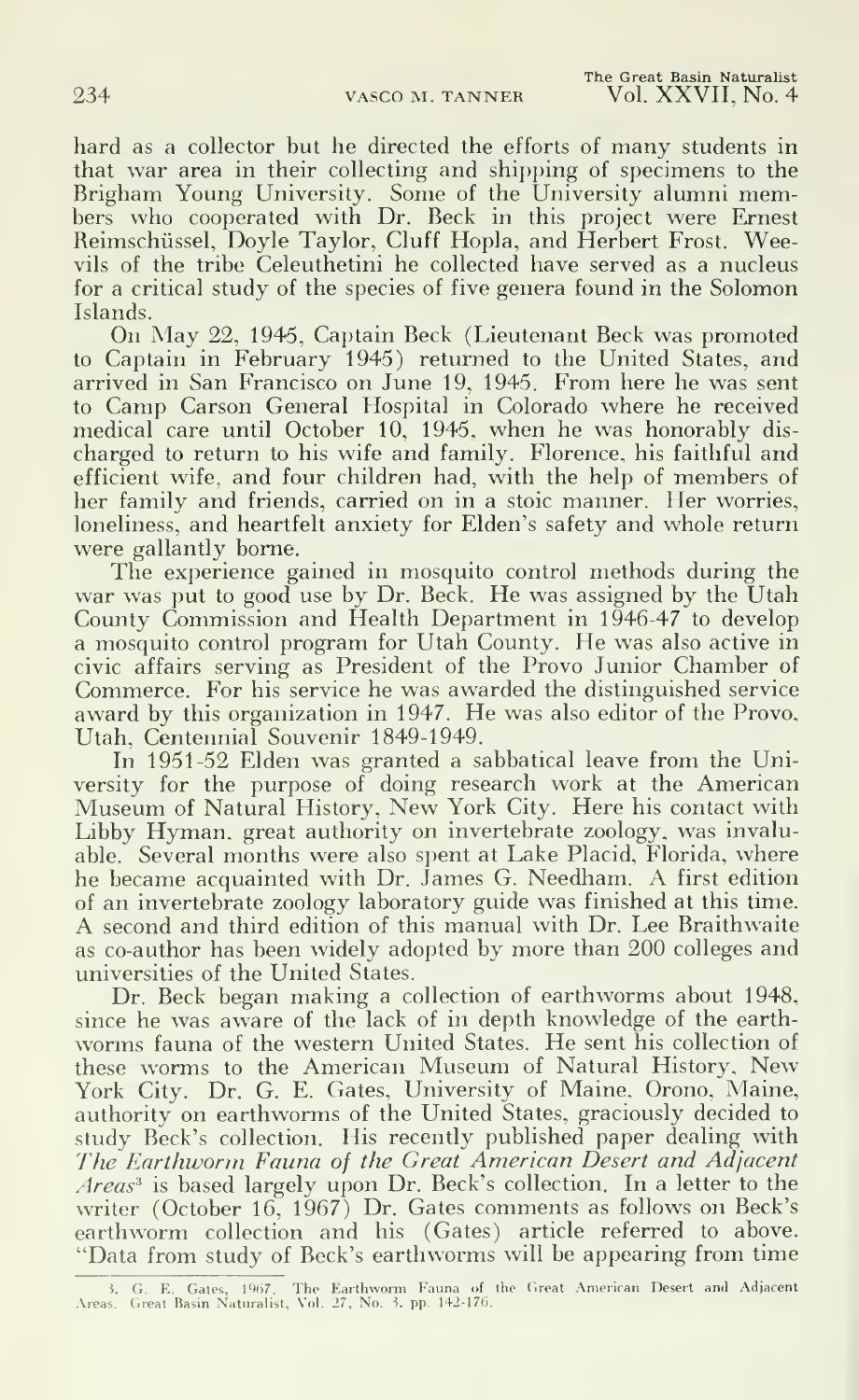to time in various contributions, but such data will largely be inci dental and not of the importance that it derives from the Great Basin collections. In a sense, then, <sup>I</sup> suppose, that this contribution will be <sup>a</sup> sort of memorial—at least to his collecting of megadriles. A second regret re of Beck's work is that one shipment of his earthworm material got lost somewhere (he never knew where or how) and never reached the American Museum to which he had been sending his collection. The lot or lots probably would have made the MS. even more massive."

In 1951 he received a grant from the National Institutes of Health for <sup>a</sup> study of the ectoparasites of the mammals of the west ern United States. Many small mammals were trapped in Utah, Arizona, and Idaho from which Beck obtained a large collection of fleas and ticks.

Dr. Beck's recognized success in mosquito control gained for him a leave from university duties 1956-1958 to serve as an adviser under the auspices of the World Health Organization on malaria mosquito control for the Chinese government in Tiawan. Mrs. Beck and some of the children accompanied him. While there, he made a lifelong friend of Dr. Hsieh, parasitologist, who is now engaged as a parasitologist at llarbel. Liberia. West Africa.

Dr. Beck was advanced to Professor of Zoology and Entomology and made chairman of the department at Brigham Young University, serving from February 1962 to June 1965. During his chairmanship new' staff members were added and the department in creased in enrollment and facilities.

From 1959-1966 Dr. Beck was associated with Dr. Dorald Allred. associate professor of zoology and entomology at Brigham Young University, in an ecological study at the Nevada Test Site as principal investigator 1964-66 and associate investigator 1959-64. This study was carried forward under an Atomic Energy Commission grant. The main object of the research project was to make a faunistic inventory of the test site. Many specialists have been involved in studying the specimens collected by <sup>a</sup> staff of collectors who worked under the supervision of Beck and Allred. More than 70 papers have been published dealing with the invertebrates, vertebrates, and

the ecology of the test site.<br>Two of the papers merit comment at this time. The Orthoptera of the Nevada Test Site,\* by Andrew H. Barnum, at Dixie College, 1964, is a noteworthy contribution. In this study approximately 8.000 specimens of Orthoptera were collected and studied. Species from four of the five recognized suborders. 9 families, 41 genera, and  $60$  species are recognized in the study. There are  $157$  well-executed morphological figures, 34 distribution maps, along with keys and description to the taxa involved. This contribution of 134 pages adds greatly to the knowledge of the American Desert Orthoptera of the Great Basin. Two species of camel crickets are described as new to science.

<sup>4.</sup> Andrew H. Barnum, 1964, Orthoptera of the Nevada Test Site. Brigham Young University<br>Science Bulletin; Biological Series - Vol. IV, No. 3, pp. 1-134.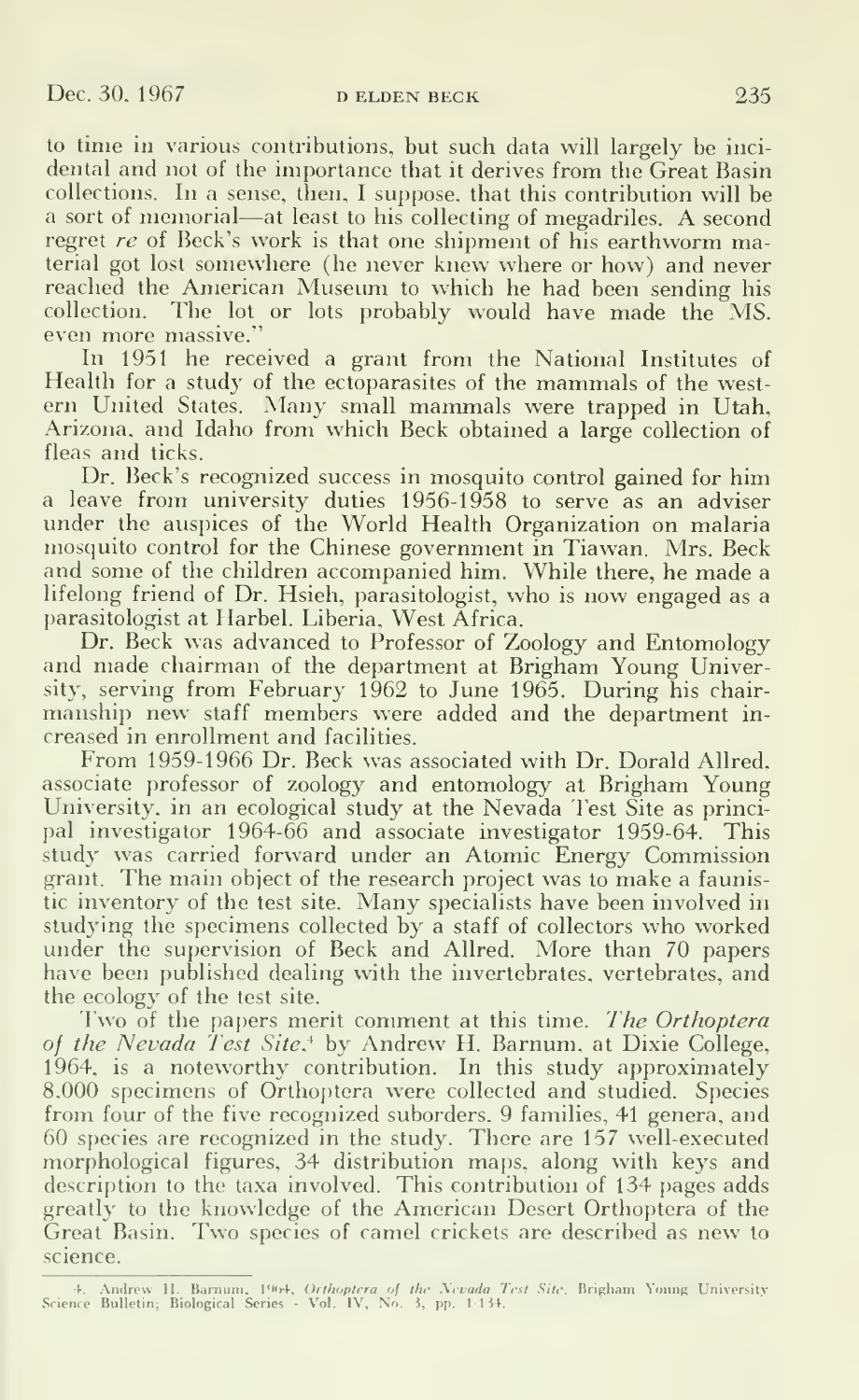The *magnum opus* of these publications is one by Dr. Harry H. Knight, entomologist at Iowa State University, Ames, Iowa. This study now in press is a Taxonomic Review: Miridae (Hemiptera) of the Nevada Test Site and Western United States. It is an exhaustive treatise of the mirids of the test site and the western United States. Dr. Knight has put forth great effort in deahng with the 612 species and 122 genera covered in this study. He has recognized 160 species and 50 genera as occurring on the Nevada test site; of which 3 genera and 96 species are described as new to science.

Dr. Beck is honored by Dr. Knight with the following new genus Beckocoris laticephalus, and five new species as follows: Chlamydatus becki; Nevadocoris becki (this is a new genus); Lopidea becki; Parthenicus becki; and Phytocoris becki. This volume is dedicated to the memory of Dr. D Elden Beck.

Great credit is due Drs. Beck and Allred for the success achieved in accomplishing the main objective of the research project. Much more is now known about the fauna of the Great Basin than 10 years ago before the initiation of this project.

Dr. Beck was active in the following learned societies: Society of Sigma Xi; Utah Academy of Sciences, Arts, and Letters; American Society of Parasitologists; American Wildlife Disease Association; American Mosquito Control Association; and Utah Mosquito Abatement Association.

We should not neglect to report that Professor Beck was an avid and talented photographer. His photographic files contain more than a thousand negatives of plants, animals, and geological features, many of which have been published in national magazines.

D E. Beck was proud of his family. His 11 grandchildren were anxious to visit their grandfather and were always welcomed into the well-ordered Beck home. Elden met people easily with a ready and even voluble speech and he possessed <sup>a</sup> charm of manner that made him good company. The instinct to help others seems to have been one of Dr. Beck's most deep-seated characteristics. He went beyond <sup>a</sup> willingness to lend a sympathetic ear, to lend a hand to friends and students alike. His artistic soul drank in the beauty of the seasonal changes of mountain, stream, and valley. He was in harmony with the animate and inanimate make-up of his environment. The color of man did not wean him from the inner warmth and spirit beneath the human skin. He had an abiding faith in the justice and power of his Maker. We will miss, but long remember our colleague and friend D Elden Beck.

The Following Comprise the Principal Articles (63) PUBLISHED BY PROFESSOR BECK ON SCIENTIFIC SUBJECTS, 1929-1967

1929

Bees of the Sub-family Osminae in the collection of the BYU Zoology Dept. Bull. Brooklyn Ent. Soc, Vol. 24. pp. 303-306, 1929.

1931

Length of the Developmental Stages of the Horn-fly Haemotobia irritans at Constant Temperature. Jour. Economic Ent., Vol. 24, 1931.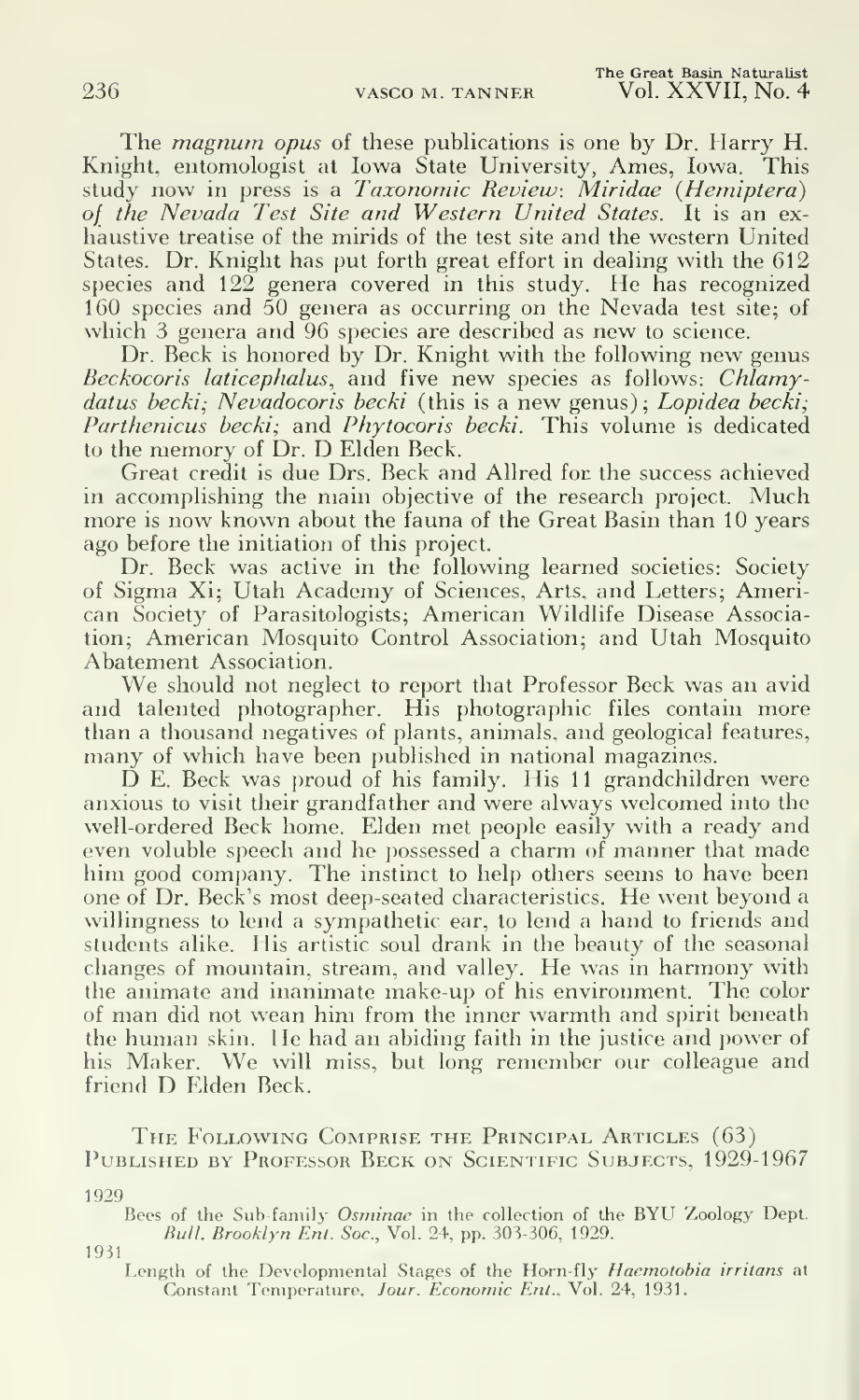- 1933<br>A Morphological Study of the Male Genitalia of Various Genera of Bees. Proc. Utah Acad. of Sci., Vol. 10, pp. 89-137, 1933. 1935
- The Place of Physiology and Hygiene in the Secondary Curriculum. Utah Ed Review., Vol. 28^ pp. 279-280, 1935. 1936
	- Notes on Utah Water Striders. Proc. Utah Acad, of Sci., Arts, Lett., Vol. 13, pp. 203-206, 1936.
- 1937 Capitol Reef. Utah Mag., Vol. 2, No. 19, pp. 6, 15, and 20, 1937.

- Social Hygiene. Utah Ed. Rev., Vol. 32, pp. 174-186, 1939. 1942
	- Life History Notes on the California Gull, No. 1. Great Basin Naturalist, Vol. 3, Nos. 3 - 4, pp. 91-108, 1942.
	- Gull Banding Notes at Utah Lake, No. 2. *Great Basin Naturalist*, Vol. 3, pp. 55-57, 1942. Junior co-author with Vasco M. Tanner.
- 1943

Coyote Gulch. Improvement Era, Vol. 4, No. 8, pp. 462-463, 503, 1943.

- California Gull A Comparative Plumage Study. Great Basin Naturalist, Vol. 4, pp. 57-61, 1943.
- 
- 1946<br>Down the Escalante. *Utah Mag*., Vol. 8, No. 4, pp. 24, 34, 45, 49-50; No. 5, pp. 32-33, 48; No. 6, pp. 30, 45-47; No. 7, pp. 30-31, 42, 44; No. 8, pp. 30-31, 33, 36-37; No. 9, pp. 30-31, 43-44. (Booklet run as a serial, 1946.)
- 1947
- The Seagull in Utah. Utah Mag., Vol. 9, No. 4, pp. 22-25, 1947.
- 1949

Provo, Centennial Booklet. (Exlitor, and feature articles author) Published by Provo City, Lorraine Press Printers, Salt Lake City, Utah, pp. 1-75, 1949.

- 1951
	- Some Observations on Biology Instructions in Secondary Schools. Proceedings Eighth Annual Conference on Higher Education: Utah Conferences on Higher Education. September 1951.
- 1953
	- Mite Fauna of Woodrat Nests in Utah. Proc., Utah Acad. Sci., Arts, Lett., Vol. 30, pp. 53-56, 1953. Junior co-author with Dorald M. Allred.
		- Arthropod Consortes Found in the Nests of Neotoma cinera acraia (Ord) and Neotoma lepida lepida Thomas. Proc, Utah Acad. Sci., Arts, Lett., Vol. 30, pp. 43-52, 1953. Senior co-author with A. H. Barnum and Lenard
		- A Study of Some Consortes Found at a Nesting Site of the Northern Cliff Swallow Petrochelidon albifrons albifrons (Rafinesque). Proc., Utah Acad. Sci., Arts, Lett., Vol. 30, pp. 39-42, 1953.
		- Acad. Sci., Arts. Lett., Vol. 30, pp. 39-42, 1953.<br>A New Species of *Acomatacarus* (Acarina, Trombiculidae) from Utah.<br>*Great Basin Naturalist*, Vol. 13, Nos. 3-4, 1953. Junior co-author with Dorald M. Allred.
		- Plague, Plague Distribution and Plague Vectors in Utah. Seventieth Annual Sigma Xi Address. BYU Chap. Proc., 1953.
- 1954
	- Ecological and Distributional Notes on Some Utah Hirudinea. Proc., Utah
	- Acad. Sci., Arts, Lett., Vol. 31, pp. 73-78, 1954. Distributional Records of Some Aquatic Coleoptera in Utah. Proc, Utah
	- Acad. Sci., Arts, Lett., Vol. 31, pp. 52-56, 1954.<br>Distributional and Natural History Notes on *Polycelis coronata* in Utah.<br>*Proc., Utah Acad. Sci., Arts, Lett.*, Vol. 31, pp. 79-82, 1954.

Potential and Capable Vectors of Rocky Mountain Spotted Fever and Plague in Utah. *BYU Sci. Bull., Biological Series*, Vol. 1, No. 1, pp. 1-64,<br>February, 1955.

<sup>1939</sup>

<sup>1955</sup>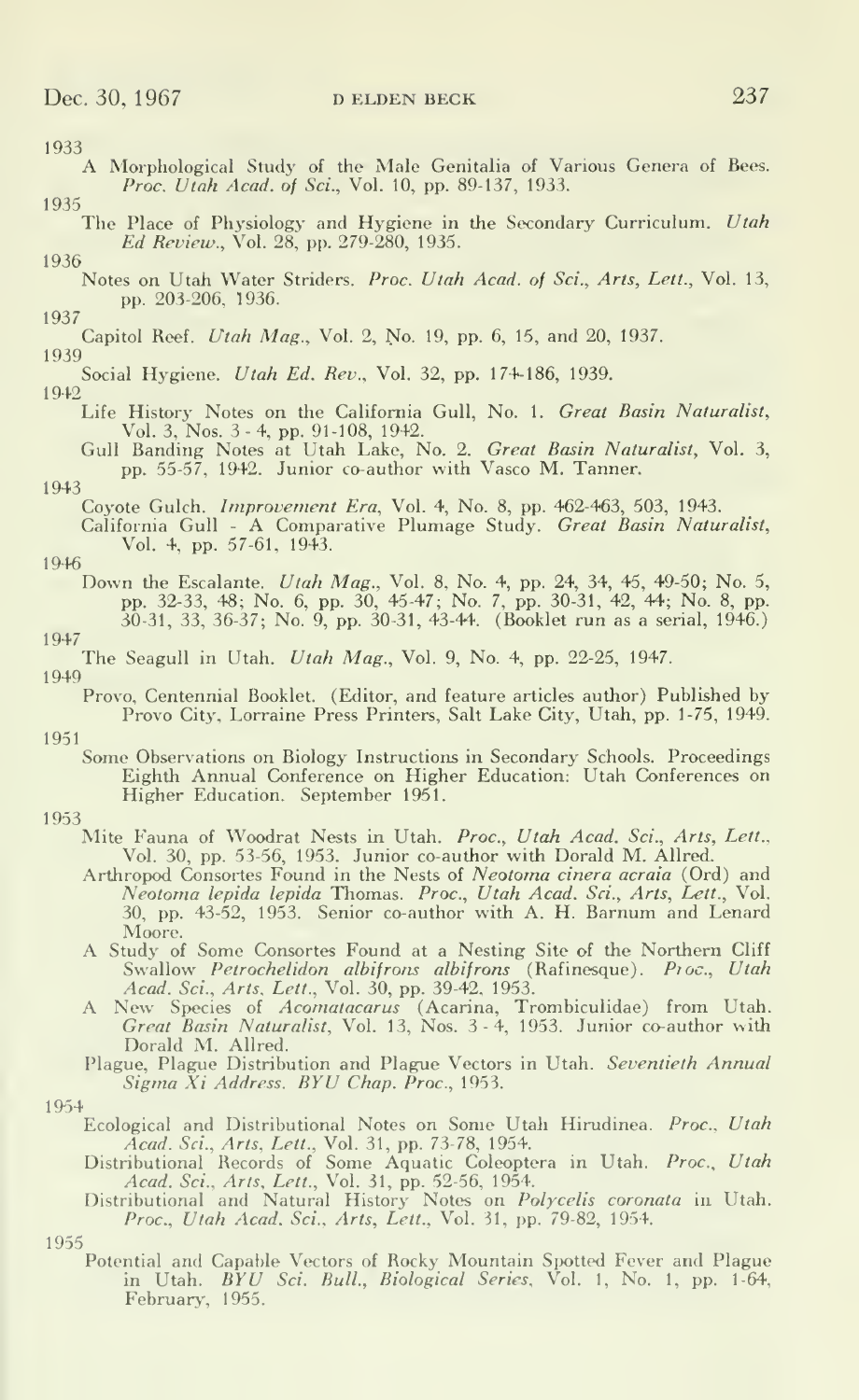Some Unusual Distributional Records of Ticks in Utah. Jour. of Parasitology,

- Vol. 4-1, No. 2, pp. 1-4, 1955.<br>The Chiggers of Utah (Acarina: Trombiculidae). *Great Basin Naturalist*, Vol. 15, Nos. 1-4, pp. 1-26, 1955. Junior co-author with James M. Brennan.<br>Seasonal Study of the Tick. *Ornithodoros hermsi* found in nests of the Desert
- Seasonal Study of the Tick, *Ornithodoros hermsi* found in nests of the Desert Wood Rat, *Neotoma lepida lepida* in Utah. *Proc., Utah Acad.*, Vol. 32, pp. 131-135, 1955. Senior co-author with Dorald M. Allred.

1957

Seasonal Population Fluctuations of Mites in Desert Wood Rat Nests in Central Utah. Ecology, Vol. 38, No. 1, 1957.

#### 1958

Zoology of the Upper Colorado River Basin. 1. Biotic Communities. BYU Sci. *Bull., Biological Series,* Vol. 1, No. 3, pp. 1-74, 1958. Junior co-author<br>with C. L. Hayward and W. W. Tanner.

Malaria Control and Eradication in Taiwan (Formosa, China). Progress Report, 1952-1957. (Co-author). Bull. World Health Org. 19., 1958.

## 1960

- Ticks of the genus Ixodes in Utah. BYU Sci. Bull., Biological Series, Vol. 1, No. 4, pp. 1-42, 1960. Junior co-author witli Dorald M. Allred and L. D. White.
- Mosquito Survey of Central Utah Valley, Utah. Proc, Thirteenth Annual Meeting of the Utah Mosquito Abatement Assoc, 1960.
- Central Utah County Mosquito Survey Studies. Mosquito News, Vol. 21, No. 1, pp. 6-11, 1960.
- Invertebrate Zoology Laboratory Workbook. *Burgess Publishing Co.*, Minneapolis, Minnesota, 1960. Second Edition, pp. 1-289, 1962. Senior co-<br>author with L. F. Braithwaite.
- Comparative Ecological Studies of Animals Exposed to Nuclear Detonation. (abstract) *Proc., Utah Acad. Sci., Arts, Lett.*, Vol. 37, pp. 152-153, 1960. Junior co-author with D. M. Allred and J. R. Murdock.

### 1962

Ecological Distribution of Mites on Lizards at the Nevada Atomic Test Site.  $Herpetological, Vol. 18, pp. 47-51, 1962.$  Junior co-author with D. M. Allred.

#### 1963

- Ecological Distribution of some Rodents at the Nevada Atomic Test Site. Ecology, Vol. 44, No. 1, pp. 211-214, 1963. Junior co-author with D. M. Allred.
- Comparative Ecological Studies of Animals at the Nevada Test Site. Proc, 1st Nat. Symposium on Radioecology. Reinhold Publ. Corp., pp. 327-331, 1963. Junior co-author with D. M. Allred.
- Range of Movement and Dispersal of Some Rodents at the Nevada Atomic Test Site. Jour, of Mammalogy, Vol. 44, No, 2, pp. 190-200, 1963.
- Junior co-author with Dorald M. Allred.<br>Ticks of the Nevada Test Site. *BYU Sci. Bull., Biological Series*, Vol. 4, No. 1, pp. 1-11, 1963. Senior co-author with D. M. Allred and Elias P. Brinton. Some Effects of an Underground Nuclear Detonation on Biotic Communities
- at the Nevada Test Site. *Proc., Utah Acad. Sci., Arts, Lett.*, Vol. 40, pp. 49-61. 1963. Co-author with D. M. Allred and C. D. Jorgensen.<br>Nevada Test Site Study Areas and Specimen Depositories. *BYU Sci. Bull.*,
- Biological Series, Vol. 2, No. 4, pp. 1-15, 1963. Co-author with D. M.
- Biotic Communities of the Nevada Test Site. BYU Sci. Bull., Vol. 2, No. 2,
- pp. 1-52, 1963. Co-author with D. M. Allred and C. D. Jorgensen.<br>Hard Bodied Ticks of the Western United States. *BYU Sci. Bull.*, Vol. 2,
- Part 1, No. 3, pp. 1-28, 1963. Co-author with Elias P. Brinton.<br>Hard Bodied Ticks of the Western United States. *BYU Sci. Bull.*, Vol 2, Parts 2 - 3, No. 3. pp. 1-21, 1963. Co-author with Elias P. Brinton.
- Comparative Ecological Studies of Animals at the Nevada Test Site with Specific Reference to Their Reaction to Exposures of Nuclear Effects.